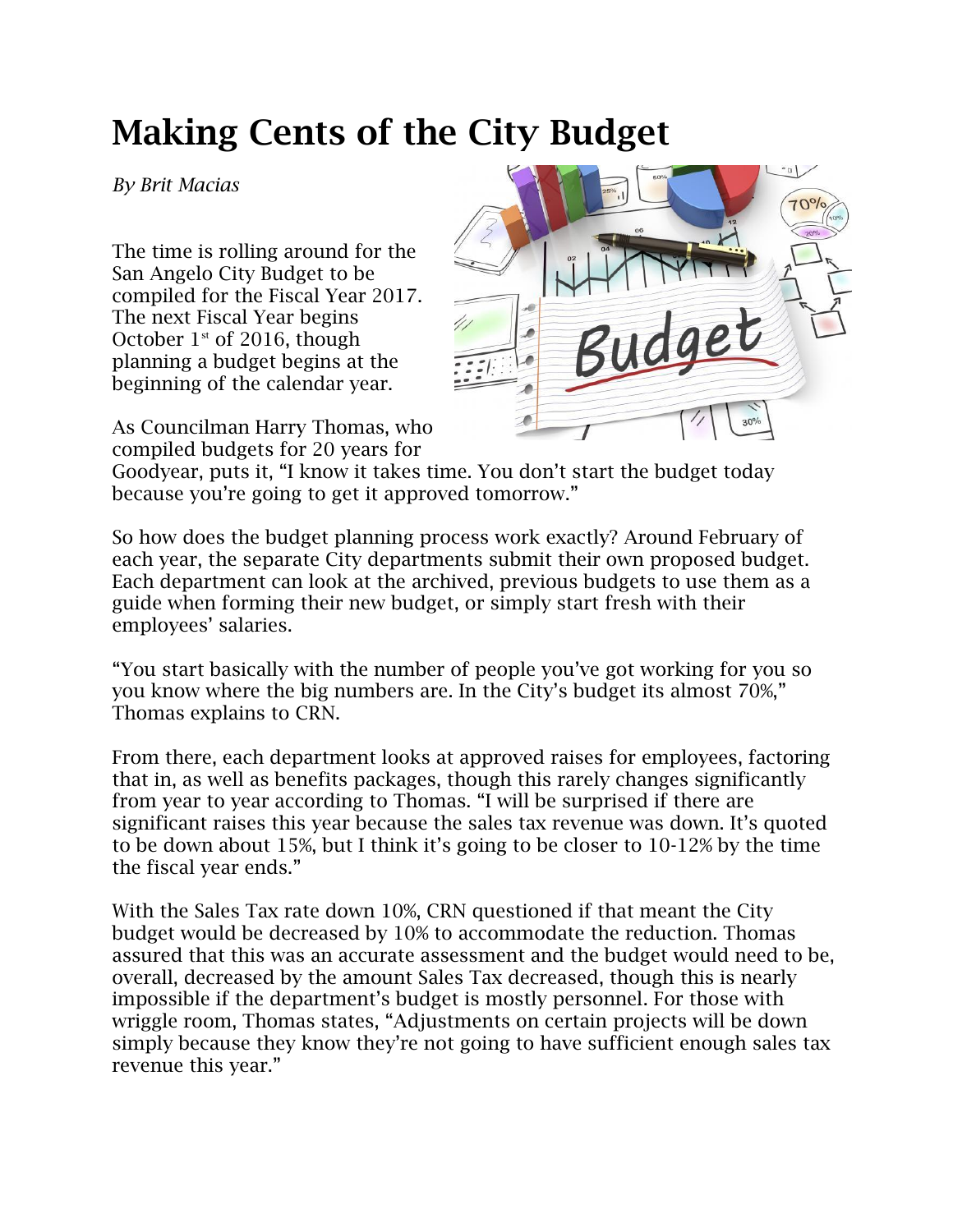Morgan Chegwidden, Budget Manager for the City of San Angelo, tells CRN there is a possibility the rise in Property Taxes will offset the Sales Tax decline. However, "there are still a lot of unknowns going into FY17," she states.

With the Sales Tax revenue drop and Property Tax increase in mind, departments will complete their budgets and turn them in to the City, to Morgan Chegwidden. If she has concerns, she will take them up directly with the department-head before the budget is presented to City Council for approval. The City Council's approval of the budget is finalized in September.

The budget is a "fluid document," Thomas informs CRN, as the City will take a look on a quarterly basis to determine if the budget is sufficient enough, or if items need to go back to council to adjust up or down based on sales tax revenue.

Many citizens wonder if the decrease in Sales Tax revenue is the reason they will have to pay more Property Tax in 2017. "My answer quite honestly is no. We can't do that to the citizens," Thomas states. He tells CRN, City Council takes the brunt of the blame from the public regarding appraisals, but Thomas explains the Council has nothing to do with appraisals. Property taxes are set at a local level, but they are based on appraisals completed by County Appraisal Districts—a political subdivision of the state—following Texas State law, which governs how the process works. Appraisal Districts follow the Uniform Standards of Professional Appraisal Practices and Tax Code Section 23.01, which requires [taxable](http://comptroller.texas.gov/taxinfo/proptax/ptax_faq.html) property to be appraised at market value as of January 1. Market value is determined by sales prices of similar properties. Local government takes the appraised value and calculates property tax rate by multiplying the taxable value of a property (appraised value) with the local tax rates.

Thomas tells CRN, "Each department is a separate unit, although they funnel to that final document that the City Council looks at. I'm hoping that each individual department-head is looking seriously at their own budget, not taking the stand that 'I'm going to protect what I've got.'"

Charlotte Farmer, SMD6, states she would like to see the budget broken down further into a line item budget. She tells CRN a good example of a line item budget is water, "(There are) so many different sources of liability and income it *must* be broken down by each source."

Bill Richardson, SMD1, explains his budget concerns come down to infrastructure needs in the city and borrowing money to complete projects. "That was one of my concerns I saw with the City Council. They were borrowing too much money and spending too much money. A lot of people felt like the Council was looking at the frill items rather than taking care of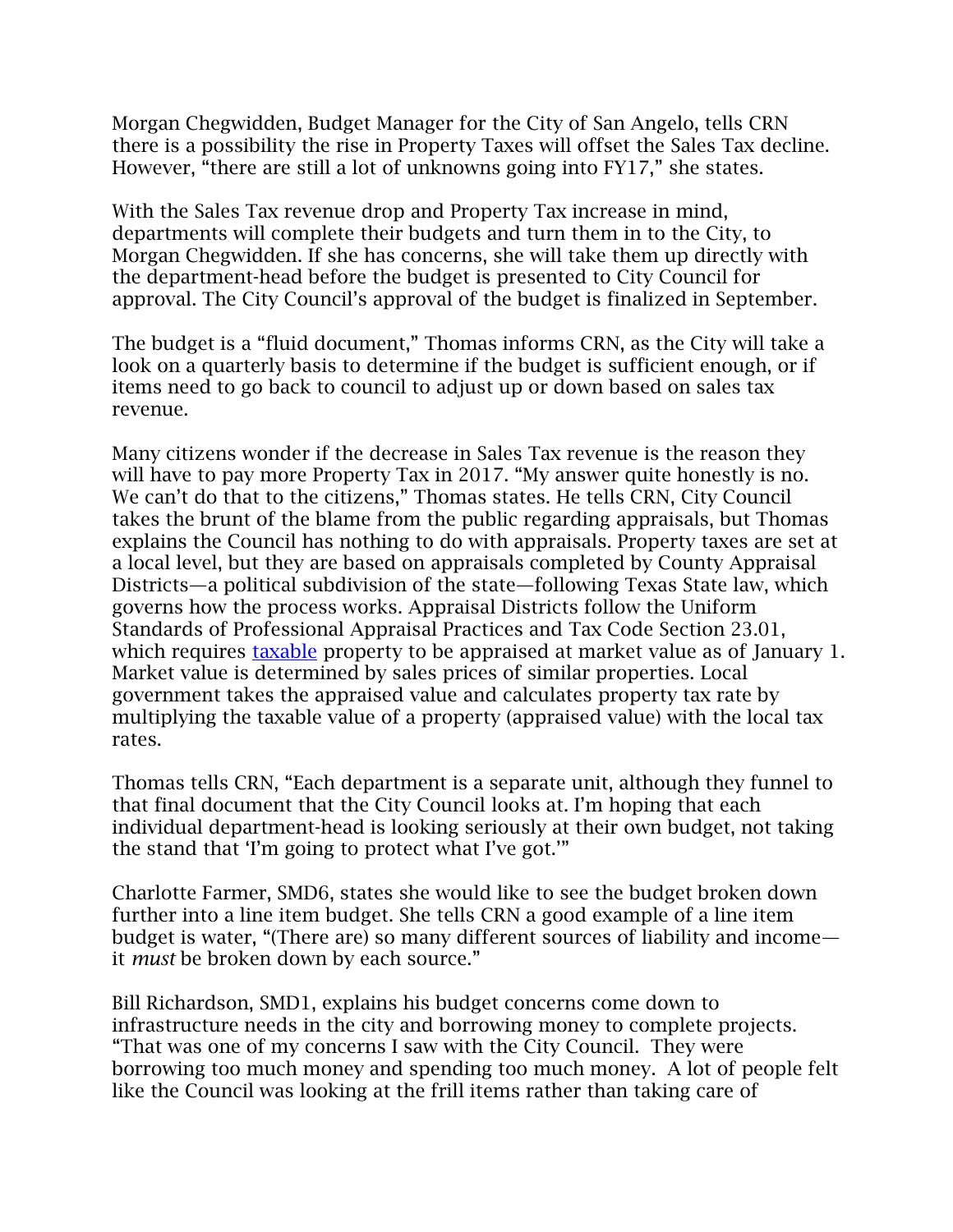infrastructure. Then all of a sudden they want to do something about the infrastructure, but they want to go borrow a bunch of money (to do it.)"

Newly elected as the SMD5 representative, Lane Carter, tells CRN, "I want to focus on our money going toward our infrastructure because it has been neglected for years… the majority can go toward that and paying off debt. Our debt is horrendous. I'd like to see a little bit left over each month to where we can pay down on that \$200+ million."

San Angelo has been recognized multiple times for transparency concerning our budget. San Angelo was awarded the Distinguished Budget Presentation Award for the 2014-2015 budget from the Government Finance Officers Association of the United States and Canada, as well as the [Certificate of](http://www.cosatx.us/home/showdocument?id=11102)  [Achievement for Excellence in Financial Reporting](http://www.cosatx.us/home/showdocument?id=11102) Award for the 2012-2013 Comprehensive Annual Financial Report.

Below is a graph detailing the City's Revenue Sources in FY16.



The 2015-2016 budget can be viewed in full [here.](http://www.cosatx.us/home/showdocument?id=14147) Previous budgets and award recognition may be viewed [here.](http://www.cosatx.us/departments-services/finance/financial-transparency)